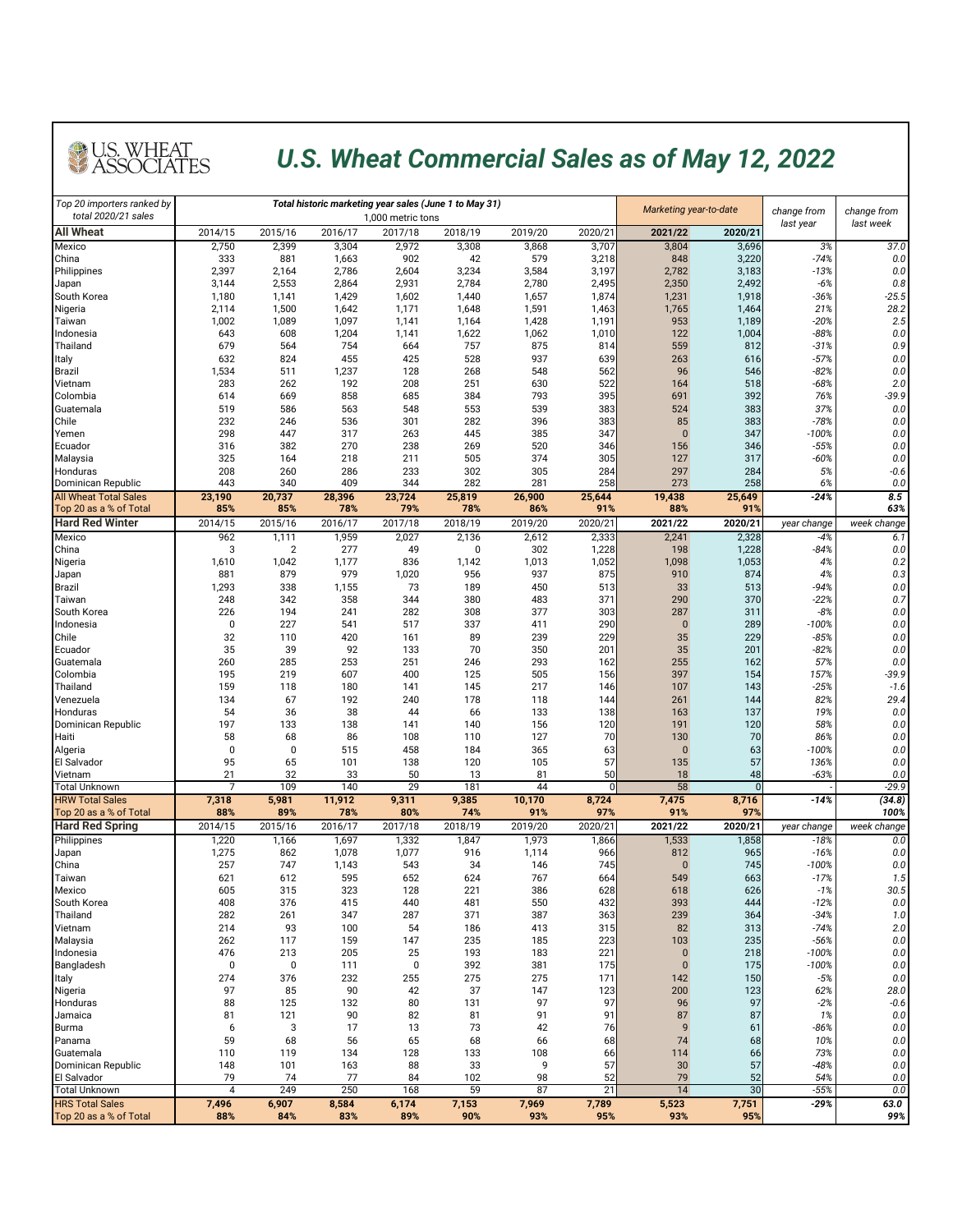| Top 20 importers ranked by                               |                |              |                  | Total historic marketing year sales (June 1 to May 31) |                      | Marketing year-to-date |                 |                 |              |                          |                          |
|----------------------------------------------------------|----------------|--------------|------------------|--------------------------------------------------------|----------------------|------------------------|-----------------|-----------------|--------------|--------------------------|--------------------------|
| total 2020/21 sales                                      |                |              |                  | 1.000 metric tons                                      |                      |                        |                 |                 |              | change from<br>last year | change from<br>last week |
| <b>Soft Red Winter</b>                                   | 2014/15        | 2015/16      | 2016/17          | 2017/18                                                | 2018/19              | 2019/20                | 2020/21         | 2021/22         | 2020/21      |                          |                          |
| Mexico                                                   | 1,182          | 970          | 1,004            | 733                                                    | 917                  | 815                    | 645             | 941             | 642          | 47%                      | 0.4                      |
| Colombia                                                 | 409            | 409          | 229              | 274                                                    | 259                  | 288                    | 232             | 268             | 231          | 16%                      | $0.0\,$                  |
| China<br>Peru                                            | 54<br>146      | 81<br>125    | 16<br>144        | 4<br>155                                               | $\mathbf 0$<br>175   | 0<br>162               | 185<br>113      | 354<br>157      | 181<br>113   | 95%<br>38%               | 0.0<br>$-0.2$            |
| Dominican Republic                                       | 98             | 107          | 108              | 114                                                    | 110                  | 116                    | 81              | 52              | 80           | $-35%$                   | 0.0                      |
| Jamaica                                                  | 76             | 77           | 75               | 78                                                     | 75                   | 78                     | 73              | 71              | 68           | 4%                       | 0.0                      |
| <b>Costa Rica</b>                                        | 69             | 79           | 45               | 60                                                     | 59                   | 78                     | 66              | 76              | 66           | 14%                      | 0.0                      |
| Nigeria                                                  | 348            | 306          | 226              | 245                                                    | 272                  | 173                    | 51              | 218             | 51           | 327%                     | 0.0                      |
| Canada                                                   | 51             | 0            | 3                |                                                        | 29                   | 41                     | 49              | 30              | 49           | $-39%$                   | 0.0                      |
| Honduras                                                 | 67             | 99           | 116              | 108                                                    | 105                  | 75                     | 49              | 38              | 49           | $-23%$                   | 0.0                      |
| Brazil                                                   | 213            | 174          | 55               | 55                                                     | 79                   | 98                     | 49              | 63              | 32           | 94%                      | 0.0                      |
| Ecuador                                                  | 270            | 343          | 178              | 100                                                    | 197                  | 112                    | 47              | 97              | 47           | 107%                     | 0.0                      |
| Panama                                                   | 40             | 76           | 32               | 39                                                     | 39                   | 42                     | 35              | 38              | 34           | 10%                      | 0.0                      |
| <b>Trinidad and Tobago</b>                               | 39             | 36           | 35               | 38                                                     | 49                   | 40                     | 32              | 34              | 32           | 7%                       | 0.0                      |
| <b>Chile</b>                                             | 44             | 109          | 13               | 8                                                      | 46                   | 89                     | 29              | 36              | 29           | 26%                      | 0.0                      |
| South Africa                                             | 44             | 56           | 29               | 39                                                     | 23                   | 36                     | 24              | 19              | 24           | $-19%$                   | 0.0                      |
| Guatemala                                                | 17             | 21           | 26               | 21                                                     | 29                   | 22                     | 19              | 75              | 19           | 294%                     | 0.0                      |
| Taiwan                                                   | 12             | 4            | $\mathbf 0$      | $\mathbf 0$                                            | 16                   | 10                     | 17              | $\sigma$        | 17           | $-67%$                   | 0.0                      |
| <b>United Arab Emirates</b>                              | 28             | 26           | 54               | 36                                                     | 32                   | 36                     |                 | 44              | 11           | 284%                     | 0.0                      |
| <b>Barbados</b><br><b>Total Unknown</b>                  | 5<br>31        | 5<br>15      | 5<br>68          | 132                                                    | 4<br>$\overline{23}$ | 5<br>67                |                 | 42              | 65           | $-4%$<br>$-35%$          | 0.0<br>2.7               |
| <b>SRW Total Sales</b>                                   | 3,783          | 3,219        | 2,526            | 2,513                                                  | 3,323                | 2,453                  | 1,841           | 2,878           | 1,875        | 53%                      | 2.9                      |
| Top 20 as a % of Total                                   | 85%            | 96%          | 95%              | 84%                                                    | 76%                  | 94%                    | 98%             | 91%             | 95%          |                          | 7%                       |
| <b>White</b>                                             | 2014/15        | 2015/16      | 2016/17          | 2017/18                                                | 2018/19              | 2019/20                | 2020/21         | 2021/22         | 2020/21      | year change              | week change              |
| Philippines                                              | 875            | 879          | 1,040            | 1,174                                                  | 1,323                | 1,511                  | 1,291           | 1,053           | 1,285        | $-18%$                   | 0.0                      |
| South Korea                                              | 538            | 565          | 767              | 806                                                    | 645                  | 727                    | 1,135           | 549             | 1,159        | $-53%$                   | $-25.5$                  |
| China                                                    | 20             | 51           | 228              | 307                                                    | 8                    | 131                    | 1,061           | 296             | 1,066        | $-72%$                   | $0.0\,$                  |
| Japan                                                    | 987            | 812          | 784              | 829                                                    | 889                  | 701                    | 644             | 618             | 643          | $-4%$                    | 0.5                      |
| Indonesia                                                | 158            | 166          | 457              | 599                                                    | 870                  | 466                    | 493             |                 | 490          | -99%                     | $0.0\,$                  |
| Yemen                                                    | 298            | 447          | 317              | 263                                                    | 445                  | 385                    | 347             |                 | 347          | $-100%$                  | $0.0\,$                  |
| Thailand                                                 | 174            | 180          | 227              | 236                                                    | 241                  | 271                    | 305             | 210             | 305          | $-31%$                   | 1.5                      |
| Nigeria                                                  | 32             | 28           | 84               | 30                                                     | 160                  | 219                    | 237             | 248             | 237          | 5%                       | $0.0\,$                  |
| Vietnam<br>Taiwan                                        | 44<br>121      | 93<br>132    | 58<br>145        | 105<br>144                                             | 52<br>144            | 136<br>168             | 157<br>139      | 64<br>109       | 156<br>139   | $-59%$<br>$-22%$         | $0.0\,$<br>0.3           |
| Guatemala                                                | 119            | 147          | 134              | 132                                                    | 127                  | 114                    | 124             | 72              | 124          | $-42%$                   | 0.0                      |
| Chile                                                    | 121            | 24           | 87               | 132                                                    | 121                  | 49                     | 115             | $\Omega$        | 115          | $-100%$                  | $0.0\,$                  |
| Sri Lanka                                                | 110            | 69           | 87               | 69                                                     | 115                  | 149                    | 110             |                 | 110          | $-100%$                  | $0.0\,$                  |
| Mexico                                                   |                | 3            | 16               | 84                                                     | 35                   | 56                     | 94              |                 | 94           | $-98%$                   | $0.0\,$                  |
| El Salvador                                              | 62             | 33           | 47               | 49                                                     | 56                   | 57                     | 74              | 34              | 74           | $-55%$                   | $0.0\,$                  |
| Singapore                                                | 77             | 32           | 56               | 67                                                     | 67                   | 46                     | 61              | 32              | 60           | $-46%$                   | $0.0\,$                  |
| Ecuador                                                  |                | $\Omega$     | 0                | $\mathbf{0}$                                           | 0                    | 23                     | 53              | $\Omega$        | 53           | $-100%$                  | $0.0\,$                  |
| Bangladesh                                               |                |              |                  |                                                        | 8                    |                        | 51              |                 | 51           | $-100%$                  | $0.0\,$                  |
| Malaysia                                                 | 61             | 48           | 49               | 61                                                     | 54                   | 51                     | 46              | 23              | 46           | $-50%$                   | $0.0\,$                  |
| <b>Burma</b>                                             |                | 3            | 16               | 11                                                     |                      | 29                     | 25              | $\overline{2}$  | 24           | $-93%$                   | 0.0                      |
| <b>Total Unknown</b>                                     | 52             | 163          | 222              | 175                                                    | $\overline{37}$      | 36                     | U               | $\overline{13}$ | $\Omega$     |                          | 0.0                      |
| <b>White Wheat Total Sales</b><br>Top 20 as a % of Total | 3,886<br>98%   | 3,929<br>94% | 4,846<br>95%     | 5,321<br>96%                                           | 5,454<br>98%         | 5,342<br>99%           | 6,607<br>99%    | 3,366<br>99%    | 6,625<br>99% | $-49%$                   | (22.6)                   |
| <b>Durum</b>                                             | 2014/15        | 2015/16      | 2016/17          | 2017/18                                                | 2018/19              | 2019/20                | 2020/21         | 2021/22         | 2020/21      | year change              | week change              |
| <b>Italy</b>                                             | 358            | 448          | 223              | 170                                                    | 253                  | 662                    | 468             | 122             | 466          | $-74%$                   | 0.0                      |
| Algeria                                                  | 210            | 90           | 190              | 189                                                    | 129                  | 107                    | 82              | 34              | 82           | $-59%$                   | $0.0\,$                  |
| Portugal                                                 |                | $\Omega$     |                  |                                                        |                      |                        | 30              |                 | 30           | $-100%$                  | 0.0                      |
| Tunisia                                                  |                | 31           |                  |                                                        | 0                    | 42                     | 19              |                 | 19           | $-100%$                  | $0.0\,$                  |
| Belgium                                                  |                |              |                  |                                                        | 21                   | 41                     | 19              |                 | 19           | $-100%$                  | 0.0                      |
| Venezuela                                                | 78             |              |                  |                                                        | ∩                    |                        | 15 <sup>1</sup> |                 | 15           | $-100%$                  | 0.0                      |
| Panama                                                   | 3              | 10           | 5                |                                                        | 8                    | 10                     | 12              |                 | 12           | $-91%$                   | 0.0                      |
| Guatemala                                                | 14             | 14           | 15               | 16                                                     | 17                   |                        | 11              |                 | 11           | $-24%$                   | $0.0\,$                  |
| Japan                                                    |                |              | 14               |                                                        | 12                   |                        | 10              | 10              | 10           | $-2%$                    | 0.0                      |
| Spain                                                    |                | 20           |                  |                                                        |                      |                        |                 | 19              |              | 104%                     | $0.0\,$                  |
| <b>Mexico</b>                                            |                | 0            |                  |                                                        |                      |                        |                 |                 |              | $-82%$                   | $0.0\,$                  |
| <b>United Arab Emirates</b><br><b>Total Unknown</b>      | $\overline{2}$ | 3            | 0<br>$\mathbf 0$ | $\mathbf{0}$                                           | $\mathbf{0}$         | 5                      |                 | $\overline{0}$  |              |                          | 0.0<br>0.0               |
| <b>Durum Total Sales</b>                                 | 706            | 702          | 527              | 405                                                    | 504                  | 966                    | 683             | 196             | 680          | $-71%$                   | 0.0                      |
| Top 20 as a % of Total                                   | 95%            | 88%          | 85%              | 95%                                                    | 91%                  | 91%                    | 100%            | 100%            | 100%         |                          |                          |



## *U.S. Wheat Commercial Sales as of May 12, 2022*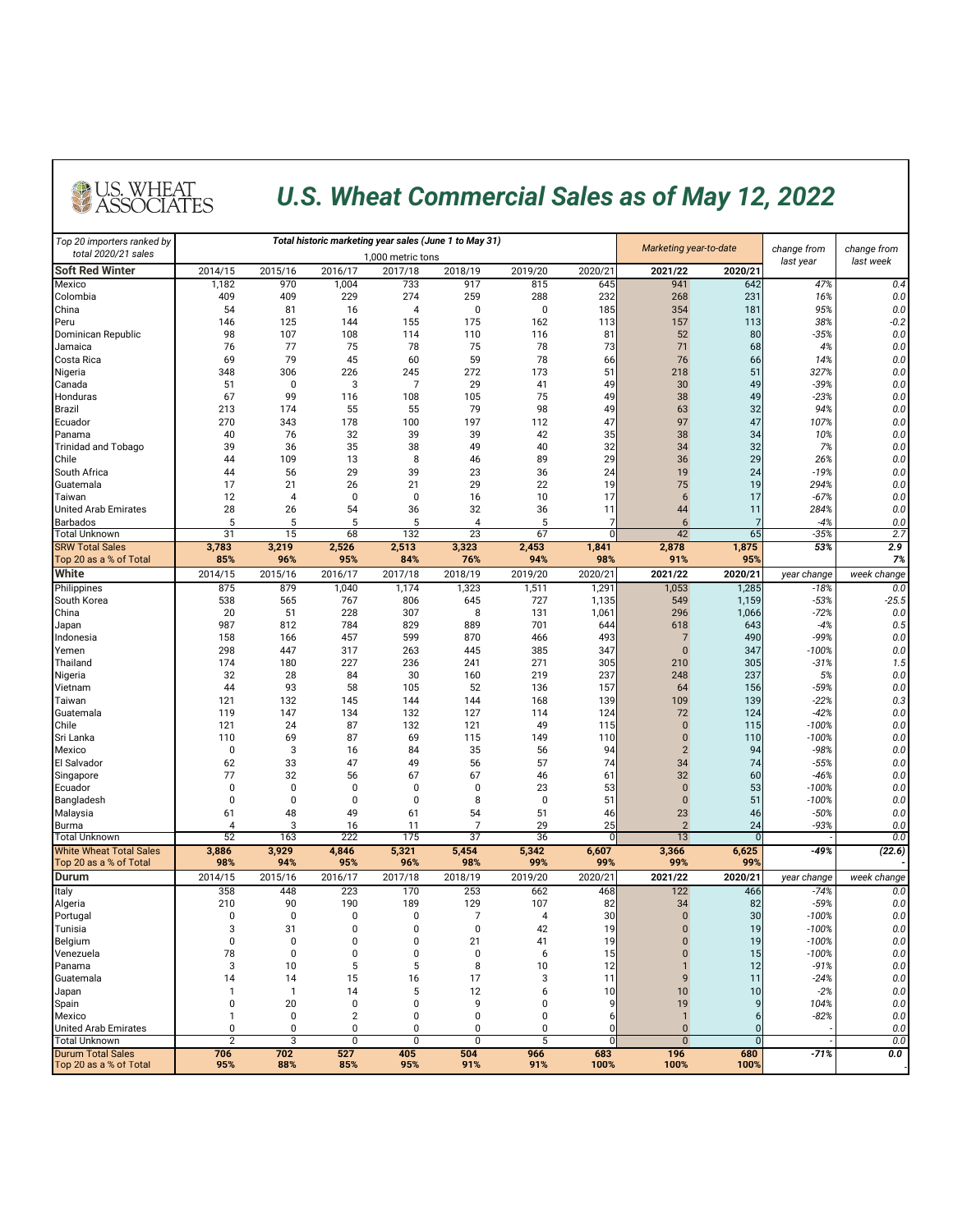| <b>Regions and Countries</b>                              |                         | 2020/21<br>1,000 metric tons |                                  |                       |                                  |                                  |                         |                     |                         |                     |                         |                                             |
|-----------------------------------------------------------|-------------------------|------------------------------|----------------------------------|-----------------------|----------------------------------|----------------------------------|-------------------------|---------------------|-------------------------|---------------------|-------------------------|---------------------------------------------|
| <b>Mexico/Cent. Amer./Caribbean</b>                       | TOTAL                   | <b>HRW</b>                   | 1,000 metric tons<br><b>SRW</b>  | <b>HRS</b>            | <b>White</b>                     | <b>Durum</b>                     | TOTAL                   | <b>HRW</b>          | <b>SRW</b>              | <b>HRS</b>          | White                   | <b>Durum</b>                                |
| <b>Barbados</b><br><b>Belize</b>                          | 17.4<br>13.4            | 0.0<br>4.1                   | 6.5<br>0.0                       | 10.9<br>9.3           | 0.0<br>0.0                       | 0.0<br>0.0                       | 16.8<br>14.2            | 0.0<br>2.0          | 6.8<br>0.0              | 10.0<br>12.2        | 0.0<br>0.0              | 0.0<br>0.0                                  |
| Bermuda                                                   | 0.0                     | 0.0                          | 0.0                              | 0.0                   | 0.0                              | 0.0                              | 0.0                     | 0.0                 | 0.0                     | 0.0                 | 0.0                     | 0.0                                         |
| Canada<br>Costa Rica                                      | 69.8<br>97.1            | 9.7<br>21.6                  | 30.0<br>75.5                     | 0.0<br>0.0            | 30.1<br>0.0                      | 0.0<br>0.0                       | 86.5<br>66.2            | 0.0<br>0.0          | 48.9<br>66.2            | 28.5<br>0.0         | 9.1<br>0.0              | 0.0<br>0.0                                  |
| Cuba                                                      | 0.0                     | 0.0                          | 0.0                              | 0.0                   | 0.0                              | 0.0                              | 0.0                     | 0.0                 | 0.0                     | 0.0                 | 0.0                     | 0.0                                         |
| Dominican Republic<br>El Salvador                         | 272.5<br>308.6          | 190.6<br>135.2               | 52.3<br>60.5                     | 29.6<br>79.4          | 0.0<br>33.5                      | 0.0<br>0.0                       | 257.5<br>188.1          | 120.4<br>57.2       | 80.4<br>5.4             | 56.7<br>51.6        | 0.0<br>74.0             | 0.0<br>0.0                                  |
| <b>French West Indies</b>                                 | 0.0                     | 0.0                          | 0.0                              | 0.0                   | 0.0                              | 0.0                              | 0.0                     | 0.0                 | 0.0                     | 0.0                 | 0.0                     | 0.0                                         |
| Guatemala<br>Guyana                                       | 524.2<br>32.8           | 254.6<br>7.5                 | 75.1<br>0.0                      | 114.4<br>25.2         | 71.5<br>0.0                      | 8.5<br>0.0                       | 383.0<br>16.8           | 162.3<br>8.7        | 19.0<br>0.0             | 66.2<br>8.1         | 124.3<br>0.0            | 11.3<br>0.0                                 |
| Haiti<br>Honduras                                         | 183.3<br>296.8          | 130.1<br>163.5               | 0.0<br>37.8                      | 53.1<br>95.6          | 0.0<br>0.0                       | 0.0<br>0.0                       | 70.1<br>283.6           | 70.1<br>137.4       | 0.0<br>48.8             | 0.0<br>97.5         | 0.0<br>0.0              | 0.0<br>0.0                                  |
| Jamaica                                                   | 173.2                   | 15.4                         | 70.7                             | 87.0                  | 0.0                              | 0.0                              | 170.5                   | 15.8                | 68.1                    | 86.6                | 0.0                     | 0.0                                         |
| Leeward/Windward Islands<br><b>Mexico</b>                 | 46.4<br>3,803.8         | 4.2<br>2,240.9               | 1.1<br>941.2                     | 41.0<br>618.3         | 0.0<br>2.3                       | 0.0<br>1.1                       | 38.2<br>3,696.3         | 0.0<br>2,328.0      | 1.1<br>642.7            | 37.1<br>625.7       | 0.0<br>94.4             | 0.0<br>6.1                                  |
| Nicaragua                                                 | 132.6                   | 118.5                        | 14.1                             | 0.0                   | 0.0                              | 0.0                              | 49.5                    | 37.0                | 5.1                     | 7.4                 | 0.0                     | 0.0                                         |
| Panama<br><b>Trinidad And Tobago</b>                      | 145.6<br>120.7          | 32.4<br>19.7                 | 37.9<br>34.4                     | 74.3<br>66.7          | 0.0<br>0.0                       | 1.1<br>0.0                       | 150.4<br>75.2           | 33.1<br>0.0         | 34.4<br>32.1            | 67.8<br>43.1        | 3.5<br>0.0              | 11.5<br>0.0                                 |
| Venezuela                                                 | 321.9                   | 261.3                        | 13.2                             | 47.5                  | 0.0                              | 0.0                              | 193.0                   | 143.5               | 0.0                     | 34.0                | 0.0                     | 15.4                                        |
| <b>Summary Of Total</b><br><b>Ytd Export Sales Change</b> | 6,560.1<br>804.2        | 3,609.2<br>493.8             | 1,450.4<br>391.9                 | 1,352.3<br>119.9      | 137.5<br>(167.8)                 | 10.7<br>(33.6)                   | 5,755.9                 | 3,115.5             | 1,058.5                 | 1,232.4             | 305.3                   | 44.3                                        |
| <b>Percent Change</b>                                     | 14%                     | 16%                          | 37%                              | 10%                   | $-55%$                           | $-76%$                           |                         |                     |                         |                     |                         |                                             |
| <b>South America</b><br>Argentina                         | <b>Total</b><br>0.0     | <b>HRW</b><br>0.0            | <b>SRW</b><br>0.0                | <b>HRS</b><br>0.0     | White<br>0.0                     | <b>Durum</b><br>0.0              | <b>Total</b><br>0.0     | <b>HRW</b><br>0.0   | <b>SRW</b><br>0.0       | <b>HRS</b><br>0.0   | White<br>0.0            | <b>Durum</b><br>0.0                         |
| <b>Brazil</b>                                             | 95.6                    | 33.0                         | 62.6                             | 0.0                   | 0.0                              | 0.0                              | 545.7                   | 513.4               | 32.2                    | 0.0                 | 0.0                     | 0.0                                         |
| <b>Bolivia</b><br>Chile                                   | 0.0<br>85.4             | 0.0<br>34.9                  | 0.0<br>36.2                      | 0.0<br>14.3           | 0.0<br>0.0                       | 0.0<br>0.0                       | 0.0<br>383.0            | 0.0<br>228.7        | 0.0<br>28.8             | 0.0<br>11.0         | 0.0<br>114.6            | 0.0<br>0.0                                  |
| Colombia                                                  | 690.5                   | 396.8                        | 267.5                            | 26.2                  | 0.0                              | 0.0                              | 391.8                   | 154.3               | 230.9                   | 0.0                 | 6.6                     | 0.0                                         |
| Ecuador<br>Peru                                           | 155.8<br>302.8          | 35.3<br>146.1                | 97.0<br>156.7                    | 23.5<br>0.0           | 0.0<br>0.0                       | 0.0<br>0.0                       | 345.7<br>163.5          | 201.0<br>0.0        | 46.8<br>113.4           | 44.7<br>30.7        | 53.2<br>19.5            | 0.0<br>0.0                                  |
| <b>Uruguay</b>                                            | 0.0                     | 0.0                          | 0.0                              | 0.0                   | 0.0                              | 0.0                              | 0.0                     | 0.0                 | 0.0                     | 0.0                 | 0.0                     | 0.0                                         |
| Summary Of Total<br><b>Ytd Export Sales Change</b>        | 1,330.1<br>(499.5)      | 646.1<br>(451.3)             | 620.1<br>168.1                   | 64.0<br>(22.4)        | 0.0<br>(193.9)                   | 0.0<br>0.0                       | 1,829.7                 | 1,097.4             | 452.0                   | 86.4                | 193.9                   | 0.0                                         |
| <b>Percent Change</b>                                     | $-27%$                  | $-41%$                       | 37%                              | $-26%$                | $-100%$                          |                                  |                         |                     |                         |                     |                         |                                             |
| <b>North Asia</b><br>Japan                                | <b>Total</b><br>2,350.1 | <b>HRW</b><br>909.5          | <b>SRW</b><br>0.0                | <b>HRS</b><br>812.1   | White<br>618.5                   | <b>Durum</b><br>10.0             | <b>Total</b><br>2,492.1 | <b>HRW</b><br>873.5 | <b>SRW</b><br>0.0       | <b>HRS</b><br>965.5 | <b>White</b><br>642.9   | <b>Durum</b><br>10.2                        |
| North Korea                                               | 0.0                     | 0.0                          | 0.0                              | 0.0                   | 0.0                              | 0.0                              | 0.0                     | 0.0                 | 0.0                     | 0.0                 | 0.0                     | 0.0                                         |
| South Korea<br>Taiwan                                     | 1,231.0<br>953.4        | 286.9<br>290.2               | 1.5<br>5.6                       | 393.1<br>549.1        | 549.4<br>108.6                   | 0.0<br>0.0                       | 1,918.5<br>1,188.6      | 311.1<br>370.2      | 3.6<br>16.7             | 444.4<br>662.5      | 1,159.4<br>139.1        | 0.0<br>0.0                                  |
| <b>Summary Of Total</b>                                   | 4,534.5                 | 1,486.6                      | 7.1                              | 1,754.2               | 1,276.5                          | 10.0                             | 5,599.1                 | 1,554.9             | 20.3                    | 2,072.4             | 1,941.3                 | 10.2                                        |
| <b>Ytd Export Sales Change</b><br><b>Percent Change</b>   | (1, 064.7)<br>$-19%$    | (68.3)<br>$-4%$              | (13.2)<br>$-65%$                 | (318.2)<br>$-15%$     | (664.8)<br>$-34%$                | (0.2)<br>$-2%$                   |                         |                     |                         |                     |                         |                                             |
| <b>Hong Kong/China</b>                                    | <b>Total</b>            | <b>HRW</b>                   | <b>SRW</b>                       | <b>HRS</b>            | White                            | <b>Durum</b>                     | <b>Total</b>            | <b>HRW</b>          | <b>SRW</b>              | <b>HRS</b>          | <b>White</b>            | <b>Durum</b>                                |
| <b>Hong Kong</b><br>China                                 | 3.3<br>847.9            | 0.0<br>198.0                 | 0.0<br>353.8                     | 0.0<br>0.0            | 3.3<br>296.1                     | 0.0<br>0.0                       | 2.5<br>3,219.8          | 0.0<br>1,227.9      | 0.0<br>181.0            | 0.0<br>744.6        | 2.5<br>1,066.4          | 0.0<br>0.0                                  |
| <b>Summary Of Total</b>                                   | 851.2                   | 198.0                        | 353.8                            | 0.0                   | 299.4                            | 0.0                              | 3,222.3                 | 1,227.9             | 181.0                   | 744.6               | 1,068.9                 | 0.0                                         |
| <b>Ytd Export Sales Change</b><br><b>Percent Change</b>   | (2,371.1)<br>$-74%$     | (1,029.9)<br>$-84%$          | 172.8<br>95%                     | (744.6)<br>$-100%$    | (769.5)<br>$-72%$                | 0.0                              |                         |                     |                         |                     |                         |                                             |
| <b>South Asia</b>                                         | Total                   | <b>HRW</b>                   | <b>SRW</b>                       | <b>HRS</b>            | White                            | <b>Durum</b>                     | <b>Total</b>            | <b>HRW</b>          | <b>SRW</b>              | <b>HRS</b>          | White                   | <b>Durum</b>                                |
| Bangladesh<br><b>Burma</b>                                | 0.0<br>10.5             | 0.0<br>0.0                   | 0.0<br>0.0                       | 0.0<br>8.7            | 0.0<br>1.8                       | 0.0<br>0.0                       | 225.7<br>87.5           | 0.0<br>0.0          | 0.0<br>2.0              | 175.0<br>61.3       | 50.8<br>24.3            | 0.0<br>0.0                                  |
| Cambodia                                                  | 0.0<br>122.1            | 0.0<br>0.0                   | 0.0                              | 0.0<br>0.0            | 0.0<br>6.5                       | 0.0                              | 0.0                     | 0.0                 | 0.0                     | 0.0<br>217.8        | 0.0<br>490.3            | 0.0                                         |
| Indonesia<br>Malaysia                                     | 126.7                   | 0.0                          | 115.6<br>0.5                     | 103.0                 | 23.2                             | 0.0<br>0.0                       | 1,003.6<br>317.4        | 289.0<br>32.9       | 6.5<br>3.3              | 234.7               | 46.5                    | 0.0<br>0.0                                  |
| Pakistan<br>Philippines                                   | 0.0<br>2,782.2          | 0.0<br>196.2                 | 0.0<br>0.0                       | 0.0<br>1,532.7        | 0.0<br>1,053.3                   | 0.0<br>0.0                       | 0.0<br>3,183.5          | 0.0<br>39.9         | 0.0<br>$0.0\,$          | 0.0<br>1,858.3      | 0.0<br>1,285.3          | 0.0<br>0.0                                  |
| Singapore                                                 | 45.3                    | 0.0                          | 0.0                              | 12.9                  | 32.4                             | 0.0                              | 82.1                    | 0.0                 | 0.0                     | 22.1                | 60.0                    | 0.0                                         |
| Sri Lanka<br>Thailand                                     | 0.0<br>558.5            | 0.0<br>106.8                 | 0.0<br>2.5                       | 0.0<br>239.2          | 0.0<br>210.0                     | 0.0<br>0.0                       | 118.5<br>812.1          | 0.0<br>142.7        | 0.5<br>0.0              | 7.7<br>363.8        | 110.3<br>305.5          | 0.0<br>0.0                                  |
| Vietnam                                                   | 164.5                   | 17.9                         | 0.0                              | 82.1                  | 64.4                             | 0.0                              | 517.9                   | 48.0                | 0.2                     | 313.4               | 156.4                   | 0.0                                         |
| <b>Summary Of Total</b><br><b>Ytd Export Sales Change</b> | 3,809.8<br>(2,538.6)    | 321.0<br>(231.6)             | 118.6<br>106.0                   | 1,978.5<br>(1, 275.5) | 1,391.7<br>(1, 137.5)            | $\overline{\mathbf{0.0}}$<br>0.0 | 6,348.4                 | 552.6               | 12.5                    | 3,254.0             | 2,529.2                 | $\overline{\mathbf{0.0}}$                   |
| <b>Percent Change</b>                                     | $-40%$                  | $-42%$                       | 846%                             | $-39%$                | $-45%$                           |                                  |                         |                     |                         |                     |                         |                                             |
| <b>Europe</b><br><b>European Union</b>                    | <b>Total</b><br>292.2   | <b>HRW</b><br>0.0            | <b>SRW</b><br>0.0                | <b>HRS</b><br>151.2   | White<br>0.0                     | <b>Durum</b><br>140.9            | <b>Total</b><br>723.7   | <b>HRW</b><br>0.3   | <b>SRW</b><br>0.0       | <b>HRS</b><br>199.2 | <b>White</b><br>0.3     | <b>Durum</b><br>524.0                       |
| Belgium                                                   | 9.5                     | $0.0\,$                      | 0.0                              | 9.5                   | 0.0                              | 0.0                              | 19.3                    | 0.0                 | 0.0                     | 0.0                 | 0.0                     | 19.3                                        |
| Cyprus<br>Germany                                         | 0.0<br>0.0              | 0.0<br>0.0                   | 0.0<br>0.0                       | 0.0<br>0.0            | 0.0<br>0.0                       | 0.0<br>0.0                       | $0.0\,$<br>0.0          | $0.0\,$<br>0.0      | 0.0<br>0.0              | $0.0\,$<br>0.0      | 0.0<br>0.0              | 0.0<br>0.0                                  |
| Ireland                                                   | 0.0                     | 0.0                          | 0.0                              | 0.0                   | 0.0                              | 0.0                              | $0.0\,$                 | $0.0\,$             | 0.0                     | $0.0\,$             | 0.0                     | 0.0                                         |
| <b>Italy</b><br>Netherlands                               | 263.4<br>0.0            | 0.0<br>0.0                   | 0.0<br>0.0                       | 141.7<br>0.0          | 0.0<br>0.0                       | 121.7<br>0.0                     | 615.7<br>0.0            | 0.0<br>0.0          | 0.0<br>0.0              | 150.0<br>0.0        | 0.0<br>0.0              | 465.7<br>0.0                                |
| Portugal<br>Spain                                         | 0.0<br>19.2             | 0.0<br>0.0                   | 0.0<br>0.0                       | 0.0<br>0.0            | 0.0                              | 0.0<br>19.2                      | 57.6<br>30.5            | 0.0<br>0.0          | 0.0<br>0.0              | 28.1<br>21.1        | 0.0<br>0.0              | $\begin{bmatrix} 29.5 \\ 9.4 \end{bmatrix}$ |
| <b>United Kingdom</b>                                     | 0.0                     | 0.0                          | 0.0                              | 0.0                   | 0.0                              | 0.0                              | 0.0                     | 0.0                 | 0.0                     | 0.0                 | 0.0                     | 0.0                                         |
| <b>Israel</b><br>Malta                                    | 0.0<br>0.0              | 0.0<br>0.0                   | 0.0<br>0.0                       | 0.0<br>0.0            | 0.0<br>0.0                       | 0.0<br>0.0                       | $0.0\,$<br>0.0          | $0.0\,$<br>0.0      | 0.0<br>0.0              | 0.0<br>0.0          | 0.0<br>0.0              | 0.0<br>0.0                                  |
| Norway                                                    | 0.0                     | 0.0                          | 0.0                              | 0.0                   | 0.0                              | 0.0                              | 0.0                     | 0.0                 | 0.0                     | 0.0                 | 0.0                     | 0.0                                         |
| Switzerland<br><b>Summary Of Total</b>                    | 0.0<br>292.2            | 0.0<br>0.0                   | 0.0<br>$\overline{\mathbf{0.0}}$ | 0.0<br>151.2          | 0.0<br>$\overline{\mathbf{0.0}}$ | 0.0<br>140.9                     | 0.0<br>723.8            | 0.0<br>0.3          | 0.0<br>$\overline{0.0}$ | 0.0<br>199.2        | 0.0<br>$\overline{0.3}$ | 0.0<br>524.0                                |
| <b>Ytd Export Sales Change</b><br><b>Percent Change</b>   | (431.6)<br>$-60%$       | (0.3)<br>$-100%$             | 0.0                              | (47.9)<br>$-24%$      | (0.3)<br>$-100%$                 | (383.1)<br>$-73%$                |                         |                     |                         |                     |                         |                                             |
| <b>Middle East/North Africa</b>                           | <b>Total</b>            | <b>HRW</b>                   | <b>SRW</b>                       | <b>HRS</b>            | White                            | <b>Durum</b>                     | <b>Total</b>            | <b>HRW</b>          | <b>SRW</b>              | <b>HRS</b>          | White                   | <b>Durum</b>                                |
| Algeria                                                   | 33.9<br>0.0             | 0.0<br>0.0                   | 0.0<br>0.0                       | 0.0<br>0.0            | 0.0<br>0.0                       | 33.9<br>0.0                      | 145.0<br>0.0            | 62.7<br>0.0         | 0.0<br>0.0              | 0.0<br>0.0          | 0.0<br>0.0              | 82.3<br>0.0                                 |
| Egypt<br>Ethiopia                                         | 0.0                     | 0.0                          | 0.0                              | 0.0                   | 0.0                              | 0.0                              | 0.0                     | 0.0                 | 0.0                     | 0.0                 | 0.0                     | 0.0                                         |
| Iran<br>Iraq                                              | 0.0<br>0.0              | 0.0<br>0.0                   | 0.0<br>0.0                       | $0.0\,$<br>0.0        | 0.0<br>0.0                       | 0.0<br>0.0                       | 0.0<br>0.0              | 0.0<br>0.0          | 0.0<br>0.0              | 0.0<br>0.0          | 0.0<br>0.0              | 0.0<br>0.0                                  |
| Jordan                                                    | 0.0                     | 0.0                          | 0.0                              | 0.0                   | 0.0                              | 0.0                              | 0.0                     | 0.0                 | 0.0                     | 0.0                 | 0.0                     | 0.0                                         |
| Libya<br>Morocco                                          | 0.0<br>0.0              | 0.0<br>0.0                   | 0.0<br>0.0                       | 0.0<br>0.0            | 0.0<br>0.0                       | 0.0<br>0.0                       | 0.0<br>0.0              | $0.0\,$<br>0.0      | 0.0<br>0.0              | 0.0<br>0.0          | 0.0<br>0.0              | 0.0<br>0.0                                  |
| Oman<br>Saudi Arabia                                      | 0.0<br>0.0              | 0.0<br>0.0                   | 0.0<br>0.0                       | 0.0<br>0.0            | 0.0<br>0.0                       | 0.0<br>0.0                       | 0.0<br>0.0              | 0.0<br>0.0          | 0.0<br>0.0              | 0.0<br>0.0          | 0.0<br>0.0              | 0.0<br>0.0                                  |
| Sudan                                                     | 0.0                     | 0.0                          | 0.0                              | 0.0                   | 0.0                              | 0.0                              | 0.0                     | 0.0                 | 0.0                     | 0.0                 | 0.0                     | 0.0                                         |
| Tunisia<br><b>United Arab Emirates</b>                    | 0.0<br>44.0             | 0.0<br>0.0                   | 0.0<br>44.0                      | 0.0<br>0.0            | 0.0<br>0.0                       | 0.0<br>0.0                       | 19.4<br>14.4            | 0.0<br>0.0          | 0.0<br>11.5             | 0.0<br>0.0          | 0.0<br>2.6              | 19.4<br>0.3                                 |
| Yemen                                                     | 0.0                     | 0.0                          | 0.0                              | $0.0\,$               | 0.0                              | 0.0                              | 347.0                   | $0.0\,$             | 0.0                     | 0.0                 | 347.0                   | 0.0                                         |
| <b>Summary Of Total</b><br><b>Ytd Export Sales Change</b> | 77.9<br>(447.9)         | 0.0<br>(62.7)                | 44.0<br>32.5                     | 0.0<br>(0.0)          | 0.0<br>(349.6)                   | 33.9<br>(68.1)                   | 525.8                   | 62.7                | 11.5                    | 0.0                 | 349.6                   | 102.0                                       |
| <b>Percent Change</b>                                     | $-85%$                  | $-100%$                      | 284%                             | $-100%$               | $-100%$                          | $-67%$                           |                         |                     |                         |                     |                         |                                             |

## *U.S. Wheat Commercial Sales Regional Summary*

U.S. WHEAT